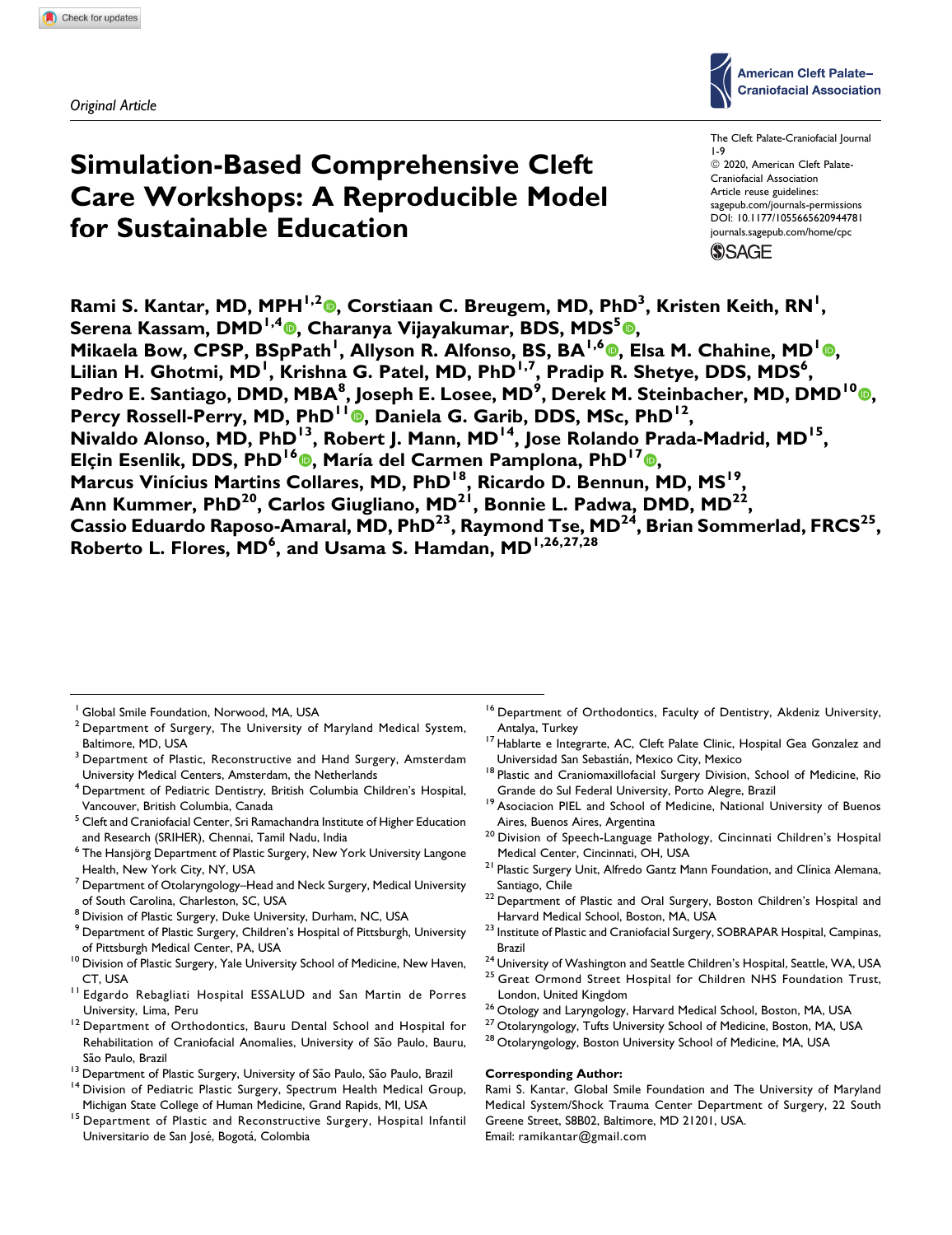#### Abstract

Objective: Evaluate simulation-based comprehensive cleft care workshops as a reproducible model for education with sustained impact.

Design: Cross-sectional survey-based evaluation.

Setting: Simulation-based comprehensive cleft care workshop.

Participants: Total of 180 participants.

Interventions: Three-day simulation-based comprehensive cleft care workshop.

Main Outcome Measures: Number of workshop participants stratified by specialty, satisfaction with the workshop, satisfaction with simulation-based workshops as educational tools, impact on cleft surgery procedural confidence, short-term impact on clinical practice, medium-term impact on clinical practice.

Results: The workshop included 180 participants from 5 continents. The response rate was 54.5%, with participants reporting high satisfaction with all aspects of the workshop and with simulation-based workshops as educational tools. Participants reported a significant improvement in cleft lip (33.3  $\pm$  5.7 vs 25.7  $\pm$  7.6; P < .001) and palate (32.4  $\pm$  7.1 vs 23.7  $\pm$  6.6; P < .001) surgery procedural confidence following the simulation sessions. Participants also reported a positive short-term and medium-term impact on their clinical practices.

Conclusion: Simulation-based comprehensive cleft care workshops are well received by participants, lead to improved cleft surgery procedural confidence, and have a sustained positive impact on participants' clinical practices. Future efforts should focus on evaluating and quantifying this perceived positive impact, as well reproducing these efforts in other areas of need.

#### Keywords

ethics/health policies, oral health, palatoplasty, lip form, lip function

#### Introduction

It is estimated that the incidence of congenital cleft lip and/or palate in developing countries exceeds 100 000 per year (Mars and Alex, 2008). Nearly one in 500 to 700 births are affected with cleft lip and/or palate, with significant fluctuations in disease epidemiology around the globe (Shkoukani et al., 2013). If patients with cleft lip and/or palate are not treated in a timely fashion, they are at an increased risk of morbidity as a result of significant functional deficits, malnutrition, aspiration, and respiratory tract infections (Shkoukani et al., 2013). Consequently, it is recommended that affected patients have the cleft lip repaired within the first year of life, and if present, the cleft palate repaired before 18 months of age (American Cleft Palate-Craniofacial Association, 1993).

There are numerous barriers to equitable access for comprehensive cleft care around the world. These barriers can broadly be attributed to lack of appropriate expertise or financial resources and are more profound in developing regions of Latin America, Africa, and Asia (Kantar, 2019a). Foundation-driven surgical initiatives targeting these regions have attempted to alleviate the significant burden of cleft lip and/or palate care by addressing the significant backlog of untreated patients in these societies (Kantar, 2019a). While these initiatives have provided considerable surgical expertise and resources to areas that are devoid of them, their ability to promote long-term sustainable cleft care and contribute to building surgical capacity have been called into question (Kantar, 2019a).

Simulation-based training has emerged as an essential component of medical and surgical education over the last decade in developed countries in light of growing work hour limitations, increasing trainee supervision, and the ever-growing trend toward subspecialization, all of which have limited trainee hands-on clinical exposure (Selzer and Dunnington, 2013). Similar trends have been observed within the field of cleft surgery, where a significant number of simulators have been described (Kantar, 2019b). Nevertheless, financial and logistical constraints have limited the application of cleft surgery simulation in developing countries. However, we have previously described the first simulation-based comprehensive cleft care workshop in the Middle East-North Africa region, and demonstrated that it was well received by participants (Kantar, 2019c). In the current study, we sought to validate our previous findings, demonstrate their reproducibility in Latin America, and evaluate educational simulation-based comprehensive cleft care workshops as a model for sustainable care in regions where significant barriers to comprehensive cleft care exist.

### Methods

# Simulation-Based Comprehensive Cleft Care Workshop Organization and Design

Global Smile Foundation is a nongovernmental, nonprofit foundation based in Norwood, Massachusetts. The mission of the foundation is to provide high quality, free, comprehensive cleft care to individuals born with cleft lip and/or palate. The vision of the foundation is a world where all children and individuals born with these craniofacial differences can thrive and realize their full potential. Volunteers with Global Smile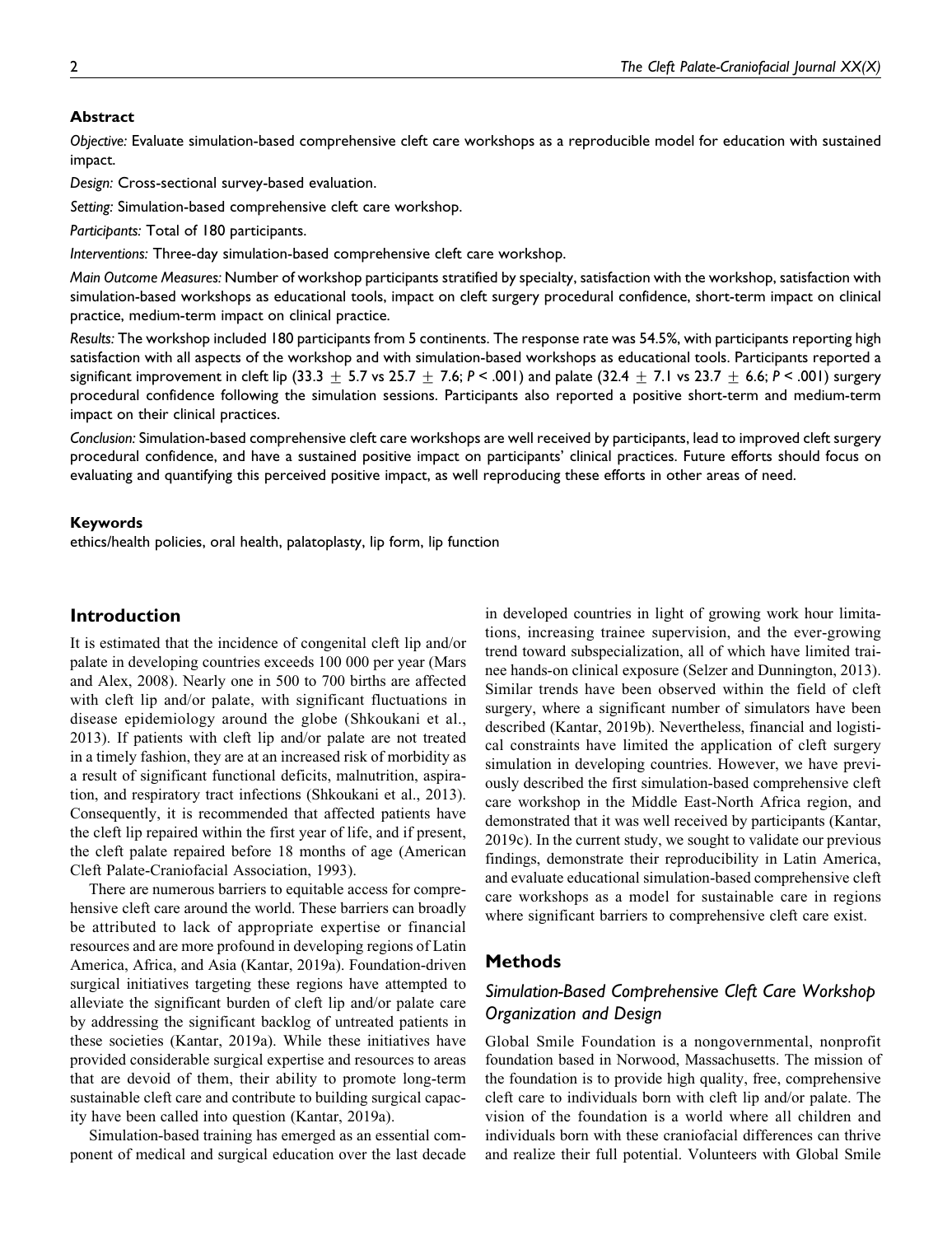Foundation have been providing comprehensive cleft care for over 33 years in Latin America, Africa, Asia, and the Middle East. Services provided encompass the entire spectrum of cleft care, including surgical, dental, speech, nursing, psychosocial, and nutritional services among others. In line with our commitment to providing sustainable cleft care and building health care capacity in areas of need, we recently strengthened our educational efforts and organized the first simulation-based comprehensive cleft care workshop in the Middle East-North Africa region in April 2018 (Kantar, 2019c).

The workshop was well attended and well received by participants who unanimously reported that they would recommend it to others and participate again in a similar activity (Kantar, 2019c). With these points in mind, we sought to reproduce this effort in Latin America, where significant unmet cleft care needs exist (Kantar, 2019a). Relying on strong collaborations between Global Smile Foundation, other cleft care nonprofit foundations, stakeholders from the biomedical industry sector, and international academic leaders in cleft care, we were able to hold our second simulation-based comprehensive cleft care workshop in Lima, Peru, from October 16 to 18, 2019. As previously described, the workshop included multidisciplinary didactic lectures of relevance to all cleft practitioners, covering surgical, speech, nursing, anesthetic, pediatric, psychosocial, as well as dental considerations and team-based approaches in cleft care ([www.cleftworkshop.org](http://www.cleftworkshop.org); Figure 1) (Kantar, 2019c). Additionally, breakout sessions included hands-on simulations of cleft lip and cleft palate repairs using high-fidelity cleft lip and palate simulators (*Simulare Medical*), with one experienced surgical faculty member per 4 simulation session participants (Figure 1). The 1 to 4 faculty to simulation session participant ratio allowed personalized feedback to participants based on their performance on the simulators, with repetition when necessary. Participants in the cleft lip ( $N = 50$ ) and cleft palate ( $N = 43$ ) surgery simulation sessions were provided with standardized instruments and headlights.

#### Data Collection

Participants were encouraged to complete satisfaction forms at the conclusion of the workshop as previously described (Kantar, 2019c). Data collected included participants' age, gender, country of origin, specialty, professional position, years in current position, as well as whether participants work with a cleft team in their country. Participants were also asked if they would recommend the 2019 Lima comprehensive cleft care workshop to colleagues and whether they would participate again in a similar activity. Participant satisfaction with the 2019 Lima workshop was evaluated based on 5 parameters: content, design, instructors, results, and delivery, as previously described (Kantar, 2019c). Each parameter had a maximum Likert scale score of 10. Additionally, participants were asked what they considered the most significant obstacle facing cleft care in their countries to be, and what they considered the most important intervention to overcome obstacles facing cleft care in their countries.



Figure 1. Workshop didactic lecture (top) and simulation session (bottom).

Participant satisfaction with simulation-based comprehensive cleft care workshops as an educational method for learning about cleft care was also evaluated using a modified version of the Student Evaluation of Educational Quality (SEEQ) survey, a validated tool for measuring higher education student satisfaction (Supplementary Content 1) (Marsh, 1982; Kantar et al., 2020). The SEEQ survey evaluates whether an educational tool is stimulating, increases participant interest, allows the participant to learn the subject matter, is clear, is an effective means of teaching, and whether participants would recommend it to others. Each of the parameters in the SEEQ survey has a maximum score of 5.

We also evaluated participants' perceptions of the impact of the workshop on their clinical practices. Participants were asked if the workshop improved their competence, performance, outcomes, and clinical care, and whether it changed their practice (Supplementary Content 2). Each of these parameters was graded over a maximum score of 5. Overall impact on practice was graded as a total over 25 by combining all of these parameters. Short-term impact on clinical practice as perceived by the participants was assessed at the end of the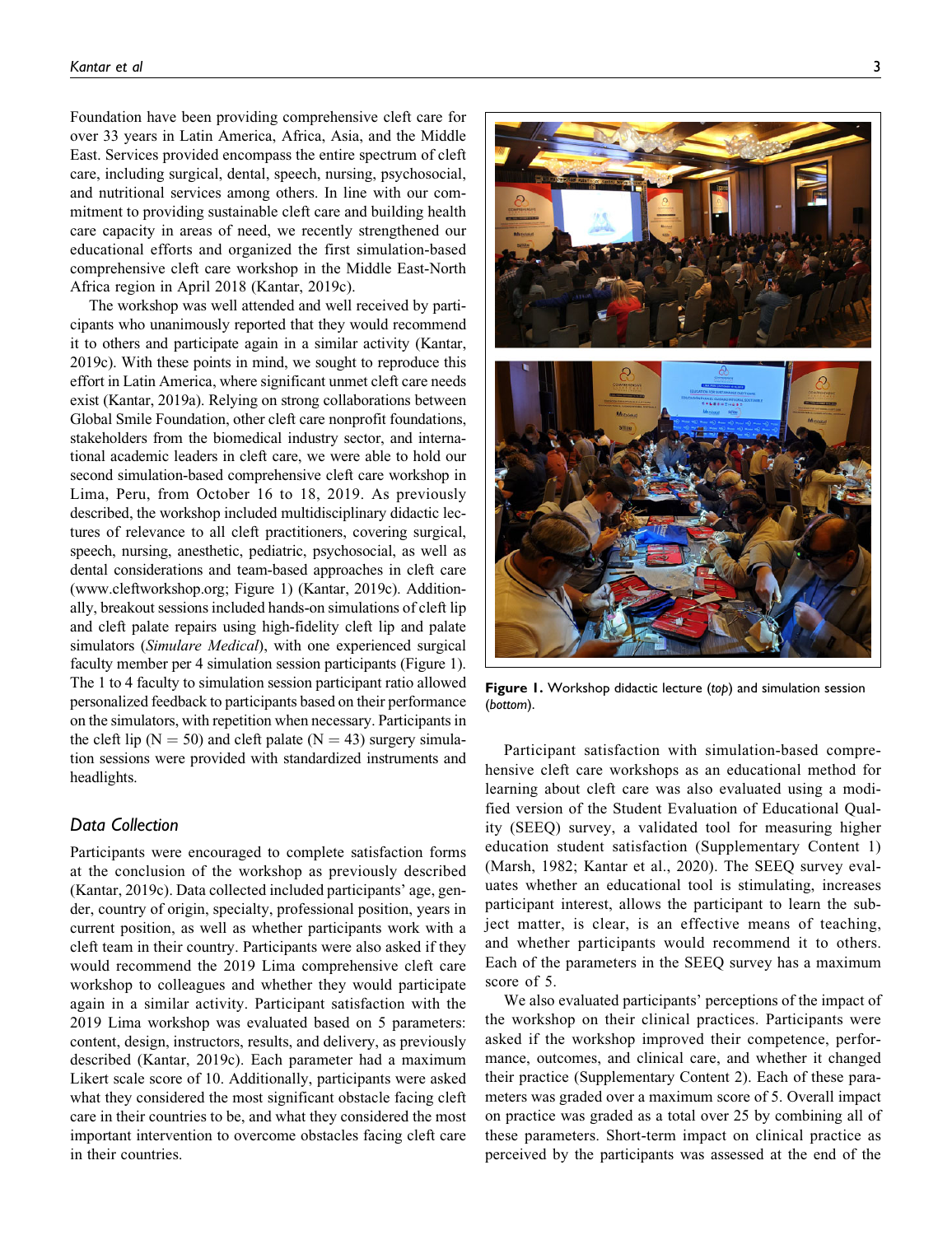

**Figure 2.** Workshop participants, faculty, and staff countries of origin.

workshop, whereas medium-term impact on practice was evaluated by collecting data from participants up to 6 months following the workshop.

Procedural confidence was evaluated using a modified version of the psychometrically validated tool for measuring selfconfidence during surgical learning developed by Geoffrion et al (Geoffrion et al., 2013; Kantar et al., 2020). This included 8 items, each graded on a 5-point Likert scale, for a total maximum score of 40, which was calculated by combining all individual item scores (Supplementary Content 3). Procedural confidence with cleft lip and cleft palate surgery was evaluated prior to, as well as following the cleft lip and palate simulation sessions.

#### Data Analysis

Descriptive statistics were generated for all collected data. We used parametric testing including the paired sample t test based on the central limit theorem and assumption of normal distribution for analyses involving a sample size of more than 30. Data analyses were performed using the Statistical Package for the Social Sciences (SPSS, version 23.0, IBM Corp).

#### **Results**

The total number of participants in the workshop was 180 including 98 (54.4%) surgeons, 34 (18.9%) dentists, 33  $(18.3\%)$  speech and language pathologists, and 15 (8.4%) other cleft practitioners. Twenty-nine countries of origin were represented by workshop participants and faculty/staff. These included Afghanistan, Argentina, Australia, Belgium, Bolivia, Brazil, Canada, Chile, Colombia, Ecuador, El Salvador, Estonia, Guatemala, Honduras, India, Italy, Mexico, Paraguay, Peru, Romania, Russia, Saudi Arabia, Serbia, South Africa, Switzerland, Turkey, the United Kingdom, Uruguay, and the United States of America (Figure 2).

The response rate was 54.4% with 98 participants completing our workshop satisfaction survey. The majority of respondents were aged 30 years or older (83.7%) and were surgeons  $(66.3\%)$ , followed by dentists  $(14.3\%)$ , speech and language pathologists (11.2%), and other cleft care practitioners (5.1%). Most respondents were independent cleft care practitioners  $(64.3\%)$  followed by trainees or students  $(7.1\%)$ , and the majority reported having been in their current positions for 5 years or more (43.9%) and working within a cleft team in their countries (70.4%; Table 1).

The majority of respondents reported that they would recommend the 2019 Lima workshop to their colleagues  $(91.0\%)$ , and that they would participate in similar activities again (90.0%). Respondents also reported a high degree of satisfaction with the 2019 Lima workshop content (9.11  $+$ 1.30), design (8.84  $\pm$  1.41), instructors (9.32  $\pm$  1.22), results  $(8.91 + 1.43)$ , and delivery  $(8.73 + 1.42;$  Table 1).

When asked about the biggest obstacle facing cleft care in their countries, the most frequent answer was financial challenges (24.5%), followed by the absence of multidisciplinary cleft teams (20.4%), poor training (9.2%), absence of cleft centers  $(5.1\%)$ , patient travel distance  $(4.1\%)$ , and the lack of awareness about cleft lip and/or palate (4.1%; Figure 3). When asked about the most important intervention to improve cleft care in their countries, the most frequent answer was establishing multidisciplinary cleft teams (23.5%), followed by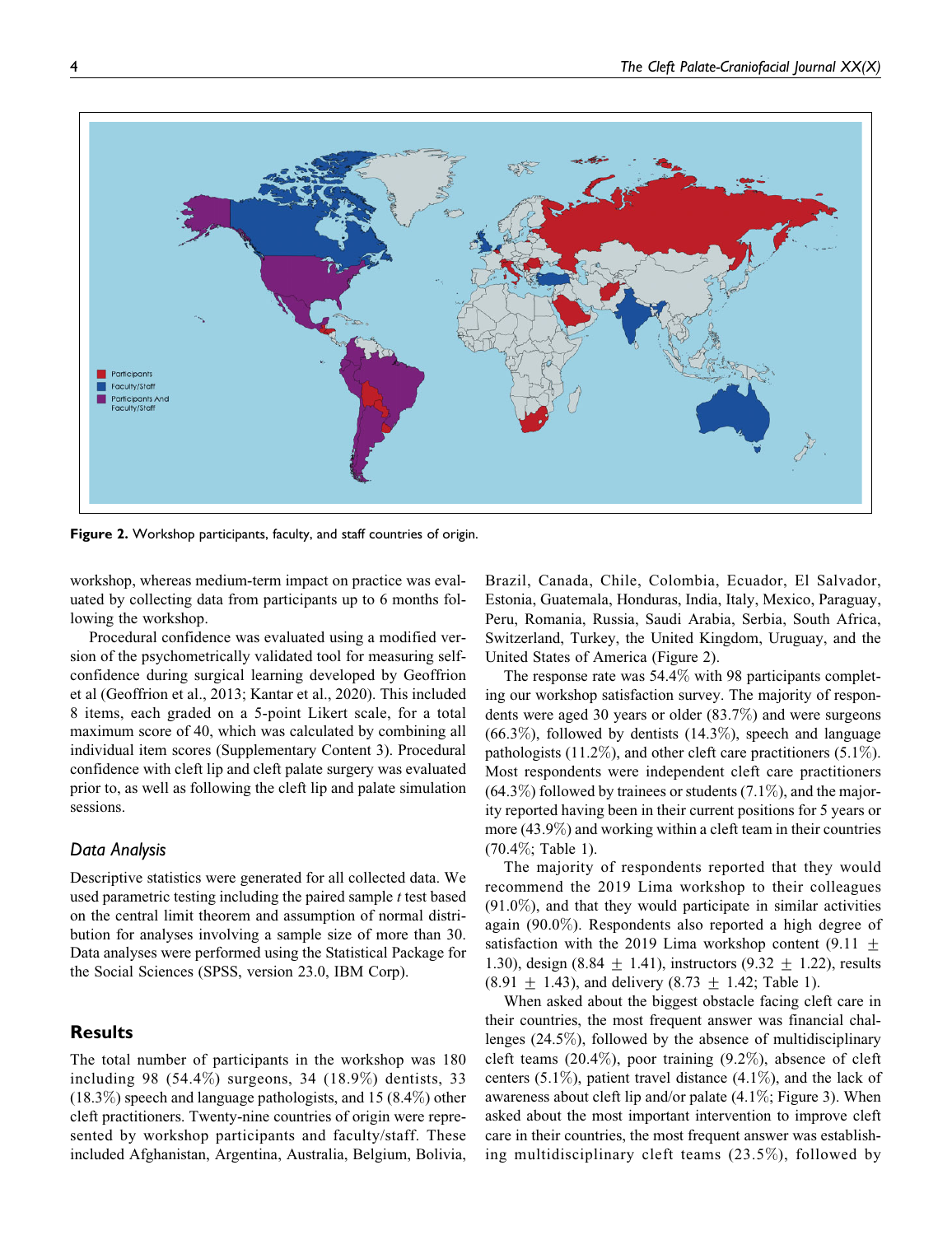| Table 1. Workshop Participants Demographic Characteristics and |  |  |  |  |
|----------------------------------------------------------------|--|--|--|--|
| Satisfaction With the 2019 Lima Comprehensive Cleft Care       |  |  |  |  |
| Workshop. <sup>a</sup>                                         |  |  |  |  |

| Participant data ( $N = 98$ )                          |                                    |           |  |  |  |
|--------------------------------------------------------|------------------------------------|-----------|--|--|--|
| Age, n (%)                                             | < 30                               | 7(7.1)    |  |  |  |
|                                                        | > 30                               | 82 (83.7) |  |  |  |
| Gender, n (%)                                          | Male                               | 44 (44.9) |  |  |  |
|                                                        | Female                             | 49 (50.0) |  |  |  |
| Specialty, n (%)                                       | Speech and language<br>pathologist | 11(11.2)  |  |  |  |
|                                                        | Surgeon                            | 65 (66.3) |  |  |  |
|                                                        | Dentist                            | 14(14.3)  |  |  |  |
|                                                        | Other                              | 5(5.1)    |  |  |  |
| Position, n (%)                                        | Independent practitioner           | 63 (64.3) |  |  |  |
|                                                        | Trainee/student                    | 7(7.1)    |  |  |  |
|                                                        | Other                              | 12(12.2)  |  |  |  |
| Years in position, $n$ (%)                             | < 5                                | 32 (32.7) |  |  |  |
|                                                        | $\geq 5$                           | 43 (43.9) |  |  |  |
| Work with cleft team, n (%)                            | Yes                                | 69 (70.4) |  |  |  |
|                                                        | No                                 | 7(7.1)    |  |  |  |
| Recommend workshop, n (%)                              | Yes                                | 89 (91.0) |  |  |  |
|                                                        | No                                 | 2(2.0)    |  |  |  |
| Participate again, n (%)                               | Yes                                | 88 (90.0) |  |  |  |
|                                                        | No                                 | 3(3.1)    |  |  |  |
| Satisfaction with content (mean $\pm$ SD, Max: 10)     | 9.1 $\pm$ 1.3                      |           |  |  |  |
| Satisfaction with design (mean $\pm$ SD; Max: 10)      | 8.8 $\pm$ 1.4                      |           |  |  |  |
| Satisfaction with instructors (mean $\pm$ SD; Max: 10) | 9.3 $\pm$ 1.2                      |           |  |  |  |
| Satisfaction with results (mean $\pm$ SD; Max: 10)     | 8.9 $\pm$ 1.4                      |           |  |  |  |
| Satisfaction with delivery (mean $\pm$ SD; Max: 10)    | 8.7 $\pm$ 1.4                      |           |  |  |  |

Abbreviations: CCCW, comprehensive cleft care workshop; Max, maximum; SD, standard deviation.

<sup>a</sup>Missing data were not excluded when calculating percentages for each variable.

financial support (16.3%), better training (10.2%), establishing cleft centers (9.2%), and raising awareness about cleft lip and/ or palate (5.1%; Figure 3).

Participants demonstrated a high level of satisfaction with simulation-based comprehensive cleft care workshops as an educational method for learning about cleft care, and reported that they were stimulating (4.47  $\pm$  0.73), increased interest in the subject matter (4.57  $\pm$  0.63), allowed for better learning  $(4.45 \pm 0.73)$ , were clear  $(4.41 \pm 0.74)$ , were effective in teaching  $(4.42 + 0.75)$ , and they were likely to recommend them to others  $(4.58 \pm 0.67;$  Figure 4).

Respondents also reported that they thought the 2019 Lima workshop will positively impact their clinical practices at the end of the workshop, including competence  $(4.28 \pm 0.79)$ , performance (4.25  $\pm$  0.90), outcomes (4.27  $\pm$  0.77), and clinical care (4.30  $\pm$  0.86), as well as that it will change their practice (4.00  $\pm$  0.98; Figure 4). This impression among participants was positive and sustained over medium-term followup, with no significant difference in overall impact on practice reported by participants at the end of the workshop versus up to 6 months following the workshop (21.1  $\pm$  3.7 vs 20.7  $\pm$  3.8;  $P = .1$ ; Figure 4).

Importantly, participants reported that their procedural confidence significantly improved following the hands-on



Figure 3. Greatest barrier to cleft care in workshop participants' countries (top) and intervention to improve cleft care in workshop participants' countries (bottom) as perceived by workshop participants.

simulation-based sessions. This was applicable for both participants in the cleft lip surgery (33.27  $\pm$  5.67 postsimulation vs 25.72  $\pm$  7.60 presimulation; *P* < .001; N = 50; Figure 5) and cleft palate surgery (32.42  $\pm$  7.07 postsimulation vs 23.72  $\pm$ 6.63 presimulation;  $P < .001$ ; N = 43; Figure 5) simulation sessions.

#### **Discussion**

When patients affected with cleft lip and/or palate are not treated in a timely fashion, they are at a significantly increased risk of morbidity including malnutrition, speech and functional deficits, aspiration, recurrent respiratory tract infections, as well as mortality (Michael Mars and Alex, 2008). Nevertheless, significant disparities in access to cleft care persist around the globe, and are more pronounced in developing countries in Asia, Latin America, Africa, and the Middle East (Massenburg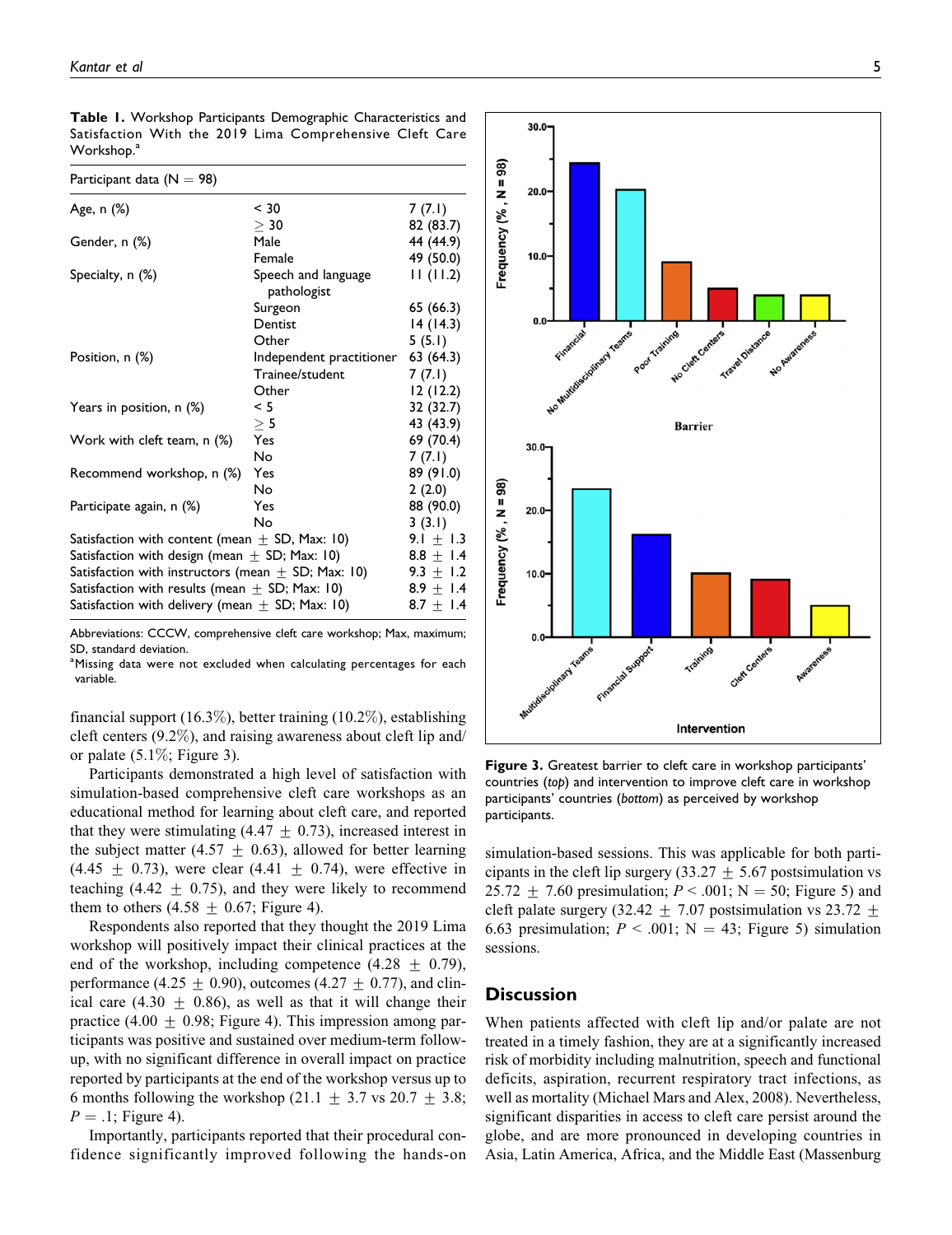

Figure 4. Participants' SEEQ survey results regarding simulation-based comprehensive cleft care workshops as an educational method to learn about cleft care (top left), short-term workshop impact on practice as perceived by participants (bottom left), and comparison of short-term and medium-term overall workshop impact on practice as perceived by participants (right). SEEQ indicates Student Evaluation of Educational Quality.

et al., 2016; Kantar, 2019a). One of the significant barriers to comprehensive cleft care in these regions is the lack of qualified cleft practitioners and expertise, which is further compounded by the lack of financial resources (Massenburg et al., 2016). Over the last decade, simulation-based training has emerged as an essential component of surgical education in light of increasing trainee supervision, growing work hour limitations, and the evolving trend toward subspecialization, all of which have limited trainee hands-on operative exposure (Selzer and Dunnington, 2013). This has also been the trend within the field of cleft surgery, where a significant number of simulators have been described (Kantar, 2019b). However, logistical and financial limitations have prevented the application of simulation-based cleft surgery training in developing countries. We have previously described the first simulation-based comprehensive cleft care workshop in the Middle East-North Africa region, and demonstrated that it was well received by participants (Kantar, 2019c). In this manuscript, we sought to

demonstrate the reproducibility of our previous workshop and findings in Latin America, with the purpose of highlighting the potential role of simulation-based comprehensive cleft care workshops as a reproducible model for education with sustained impact in regions where significant barriers to comprehensive cleft care exist. In an attempt to do so, we evaluated participant satisfaction with the workshop, participant satisfaction with simulation-based workshops as a teaching tool for learning about comprehensive cleft care, workshop shortterm and medium-term impact on participant practice, as well as workshop impact on participant cleft lip and palate procedural confidence.

Simulation-based training in cleft surgery has gained significant momentum over the last decade, with the development and widespread dissemination of a significant number of digital and haptic educational simulators (Kantar, 2019b). This momentum was catapulted by the significant logistical challenges facing surgical education that were previously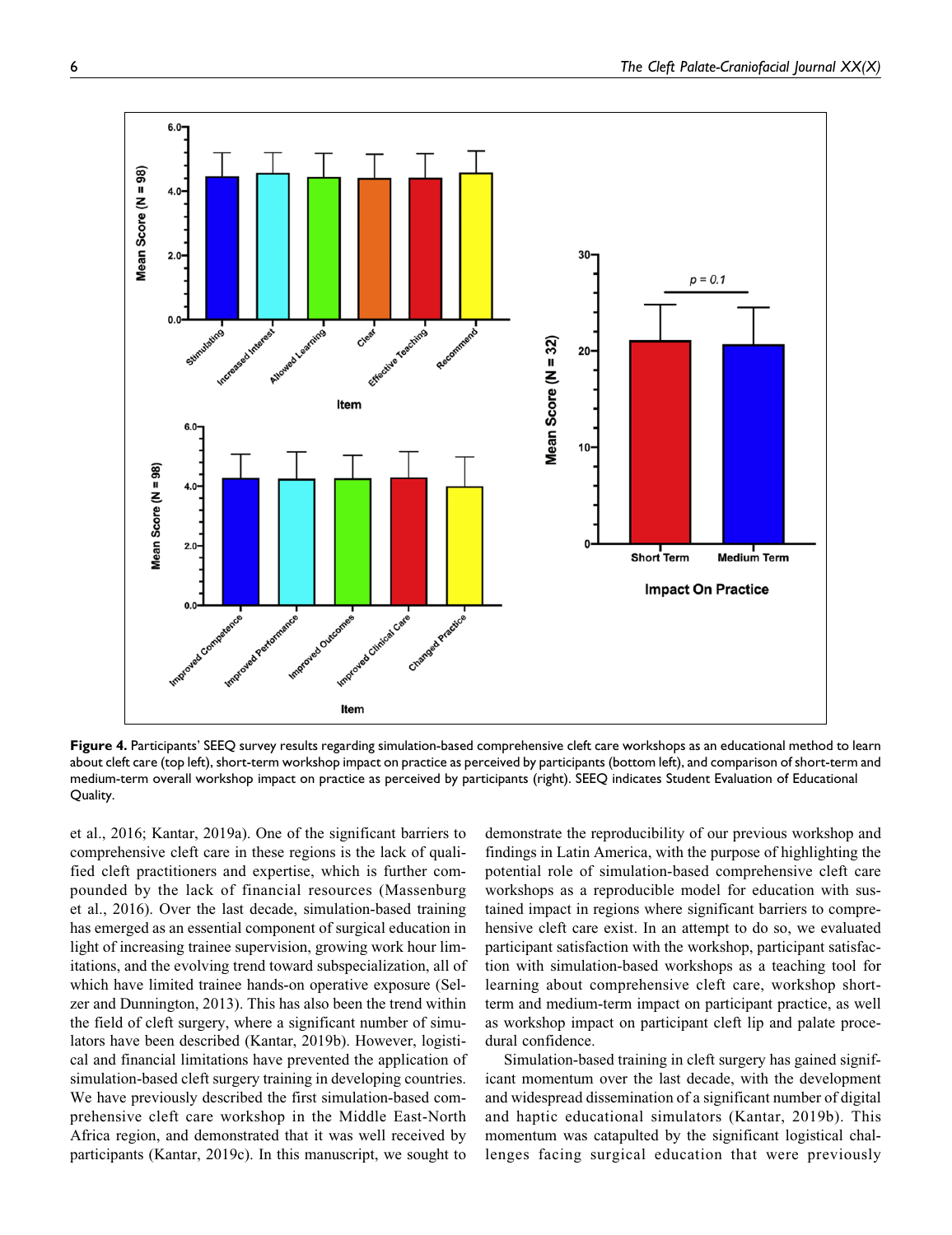

Figure 5. Cleft lip (left) and palate (right) simulation sessions impact on procedural confidence.

mentioned, which have led surgical educators to pursue alternatives to intraoperative exposure for training surgical residents (Rosen et al., 2009; Selzer and Dunnington, 2013; Diaz-Siso et al., 2016; Kantar, 2019b). Importantly, data suggest that trainees prefer using simulation-based educational tools more than traditional textbooks (Beaubien and Baker, 2004). Similarly, early data evaluating simulation-based educational resources in cleft surgery seem to be favorable (Kantar, 2019b). High-fidelity haptic as well as digital cleft surgery simulators created in developed countries have been shown to provide trainees with realistic surgical experiences leading to improved procedural knowledge, confidence, skills, and overall performance (Podolsky et al., 2017; Podolsky et al., 2018; Plana et al., 2019; Kantar et al., 2020). However, financial and logistical restraints have prevented the widespread use, availability, or adoption of these educational resources in developing countries. Nevertheless, previous experience suggests that these resources carry significant potential in addressing global disparities in cleft surgery education when made freely available, as recently demonstrated by an online cleft surgery simulator reaching surgeons and trainees in more than 130 countries, for a total screen time of nearly 1700 hours (Kantar et al., 2018). With these factors in mind, we have previously organized the first simulation-based comprehensive cleft care workshop in the Middle-East/North Africa region in 2018, with participants reporting an overall positive experience. All participants reported that they would participate again in a similar workshop and recommend it to colleagues. This highlights the potential of these workshops in promoting sustainable cleft care in areas of need through capacity building and education (Kantar, 2019c). The results reported in this manuscript reinforce the potential role of our simulation-based comprehensive cleft care workshop as reproducible model for comprehensive cleft surgery education, with participants continuing to report an overwhelming satisfaction with the workshop.

The Lancet Commission on Global Surgery has significantly improved our understanding of current global surgical deficits and enlightened the international surgical community on potential avenues to alleviate them (Meara et al., 2015). Among these, surgical education is vital to strengthening and revitalizing the surgical workforce in low to middle income countries, where disparities in care are most pronounced (Meara et al., 2015). Key stakeholders in this effort are numerous, including nongovernmental organizations which, "outside of acute crisis situations, should have a training component hardwired into their programs to ensure the durability of their effect" (Meara et al., 2015). Importantly, nongovernmental organizations, including cleft surgery nonprofit foundations, should provide "responsible training" whereby their educational efforts are tailored to the context in which they are delivered (Meara et al., 2015). The Commission on Global Surgery has also emphasized the importance of competency-based training, which focuses more on the acquisition of contextappropriate skills and knowledge rather than on the passage of time. In this setting, the use of simulation-based training is a method to develop and ensure competency is not at the expense of quality of patient care (Meara et al., 2015).

Relying on these guiding principles and our substantial experience in providing comprehensive cleft care to underserved patients around the world, we launched our simulation-based workshops in 2018 (Kantar, 2019c). While our participants' positive feedback following our first workshop was reassuring, we wanted to confirm that we were indeed delivering a transformative education to our participants. With this issue in mind, we collected data in our second workshop about its impact on participant cleft surgery procedural confidence, as well as short-term and medium-term impact on clinical practice. To our knowledge, this study is the first in the literature to provide evidence that implementation of a simulation-based comprehensive cleft care workshop leads to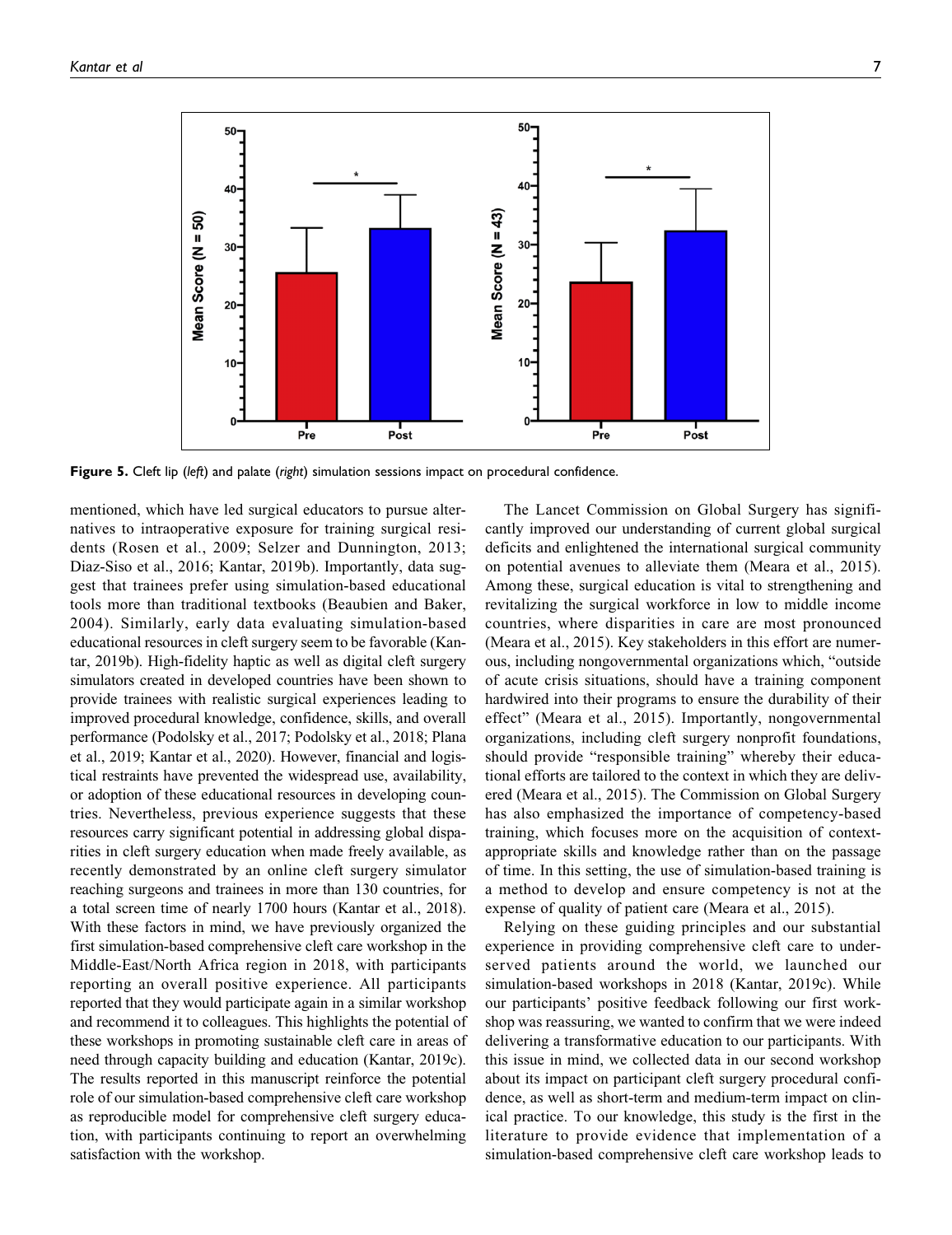significantly improved procedural confidence as well as a sustained positive impact on clinical practice, reinforcing its role as a cleft care capacity-building tool in areas of need.

Our study provides significant insight into the potential role of simulation-based education in building sustainable cleft care in developing countries and areas of need. However, many questions remain unanswered and are at the forefront of our future research and educational endeavors. While we demonstrate that simulation-based exercises lead to significant improvement in participant cleft surgery procedural confidence, we need to determine how this is translating at the clinical level in terms of patient outcomes. Similarly, while participants reported a positive impact on their clinical practices, including clinical performance and patient outcomes, we need to better quantify and delineate these benefits. Most importantly, financial challenges remain significant barriers to widespread implementation of simulation-based educational initiatives in developing countries, and the importance of strong collaborations among key stakeholders in cleft surgery education can't be emphasized enough in order to disseminate this educational model in developing countries. With these issues in mind, we hope to keep refining and making our workshops more accessible to meet the needs of our trainees, help alleviate disparities in cleft care around the world, and contribute effectively to sustainable cleft care in developing countries.

## Conclusion

Simulation-based comprehensive cleft care workshops offer a reproducible model for building sustainable cleft care capacity in areas of need. Such educational initiatives are well received by trainees, lead to a significant improvement in cleft surgery procedural confidence, and have a sustained positive impact on clinical practice. Key players in global cleft surgery should continue to collaborate to make these initiatives more widely available in order to alleviate disparities that exist in cleft care around the world through education.

#### Declaration of Conflicting Interests

The author(s) declared no potential conflicts of interest with respect to the research, authorship, and/or publication of this article.

#### Funding

The author(s) received no financial support for the research, authorship, and/or publication of this article.

#### ORCID iD

Rami S. Kantar, MD, MPH <https://orcid.org/0000-0002-2245-2054> Serena Kassam, DMD **b** <https://orcid.org/0000-0001-5418-3568> Charanya Vijayakumar, BDS, MDS D[https://orcid.org/0000-0003-](https://orcid.org/0000-0003-1067-5506) [1067-5506](https://orcid.org/0000-0003-1067-5506)

Allyson R. Alfonso, BS, BA  $\bullet$  [https://orcid.org/0000-0002-9858-](https://orcid.org/0000-0002-9858-4686) [4686](https://orcid.org/0000-0002-9858-4686)

Elsa M. Chahine, MD  $\bullet$  <https://orcid.org/0000-0002-4140-201X> Derek M. Steinbacher, MD, DMD **D** [https://orcid.org/0000-0003-3](https://orcid.org/0000-0003-3165-5969) [165-5969](https://orcid.org/0000-0003-3165-5969)

Percy Rossell-Perry, MD, PhD [https://orcid.org/0000-0003-0423-](https://orcid.org/0000-0003-0423-7649) [7649](https://orcid.org/0000-0003-0423-7649)

Elçin Esenlik, DDS, PhD  $\bullet$  <https://orcid.org/0000-0002-5647-4630> María del Carmen Pamplona, PhD [https://orcid.org/0000-0002-](https://orcid.org/0000-0002-5798-8238) [5798-8238](https://orcid.org/0000-0002-5798-8238)

#### Supplemental Material

Supplemental material for this article is available online.

#### **References**

- American Cleft Palate-Craniofacial Association. Parameters for evaluation and treatment of patients with cleft lip/palate or other craniofacial anomalies. Cleft Palate Craniofac J. 1993;30(suppl): S1-S16.
- Beaubien JM, Baker DP. The use of simulation for training teamwork skills in health care: how low can you go? Qual Saf Health Care. 2004;13(suppl 1):i51-i56.
- Diaz-Siso JR, Plana NM, Stranix JT, Cutting CB, McCarthy JG, Flores RL. Computer simulation and digital resources for plastic surgery psychomotor education. Plast Reconstruct Surg. 2016;138(4): 730e-738e.
- Geoffrion R, Lee T, Singer J. Validating a self-confidence scale for surgical trainees. J Obstet Gynaecol Can. 2013;35(4):355-361.
- Kantar RS, Alfonso AR, Ramly EP, Diaz-Siso JR, Breugem CC, Flores RL. Simulation in cleft surgery. Plast Reconstr Surg Glob Open. 2019b;7(9):e2438.
- Kantar RS, Alfonso AR, Ramly EP, Elie PR, Oriana C, William JR, Samantha GM, Rodrigo DSJ, Bradley SE, Pierre BS, et al. Knowledge and skills acquisition by plastic surgery residents through digital simulation training: a prospective, randomized, blinded trial. Plast Reconstruct Surg. 2020;145(1):184e-192e.
- Kantar RS, Cammarata MJ, Rifkin WJ, Diaz-Siso JR, Hamdan US, Flores RL. Foundation-based cleft care in developing countries. Plast Reconstruct Surg. 2019a;143(4):1165-1178.
- Kantar RS, Plana NM, Cutting CB, Diaz-Siso JR, Flores RL. Internetbased digital simulation for cleft surgery education: a 5-year assessment of demographics, usage, and global effect. J Surg Educ. 2018;75(4):1120-1126.
- Kantar RS, Ramly EP, Almas F, Krishna GP, Rogers-Vizena CR, Nathalie AR, Elias Z, Munoz Pareja JC, Marie KN, Ann WK, et al. Sustainable cleft care through education: the first simulation-based comprehensive workshop in the middle east and North Africa Region. Cleft Palate Craniofac J. 2019c;56(6): 735-743.
- Marsh HW. SEEQ: a reliable, valid, and useful instrument for collecting students' evaluations of university teaching. British J Edu Psych. 1982;52(1):77-95.
- Massenburg BB, Jenny HE, Saluja S, Meara JG, Shrime MG, Alonso N. Barriers to cleft lip and palate repair around the world. J Craniofac Surg. 2016;27(7):1741-1745.
- Meara JG, Leather AJ, Hagander L, Blake CA, Nivaldo A, Emmanuel AA, Stephen WB, Lesong C, Anna JD, Justine D, et al. Global surgery 2030: evidence and solutions for achieving health, welfare, and economic development. Lancet. 2015;386(9993):569-624.
- Mars M, Sell D, Habel A, eds. Introduction. In: Management of Cleft Lip and Palate in the Developing World. Wiley; 2008: 1-4.